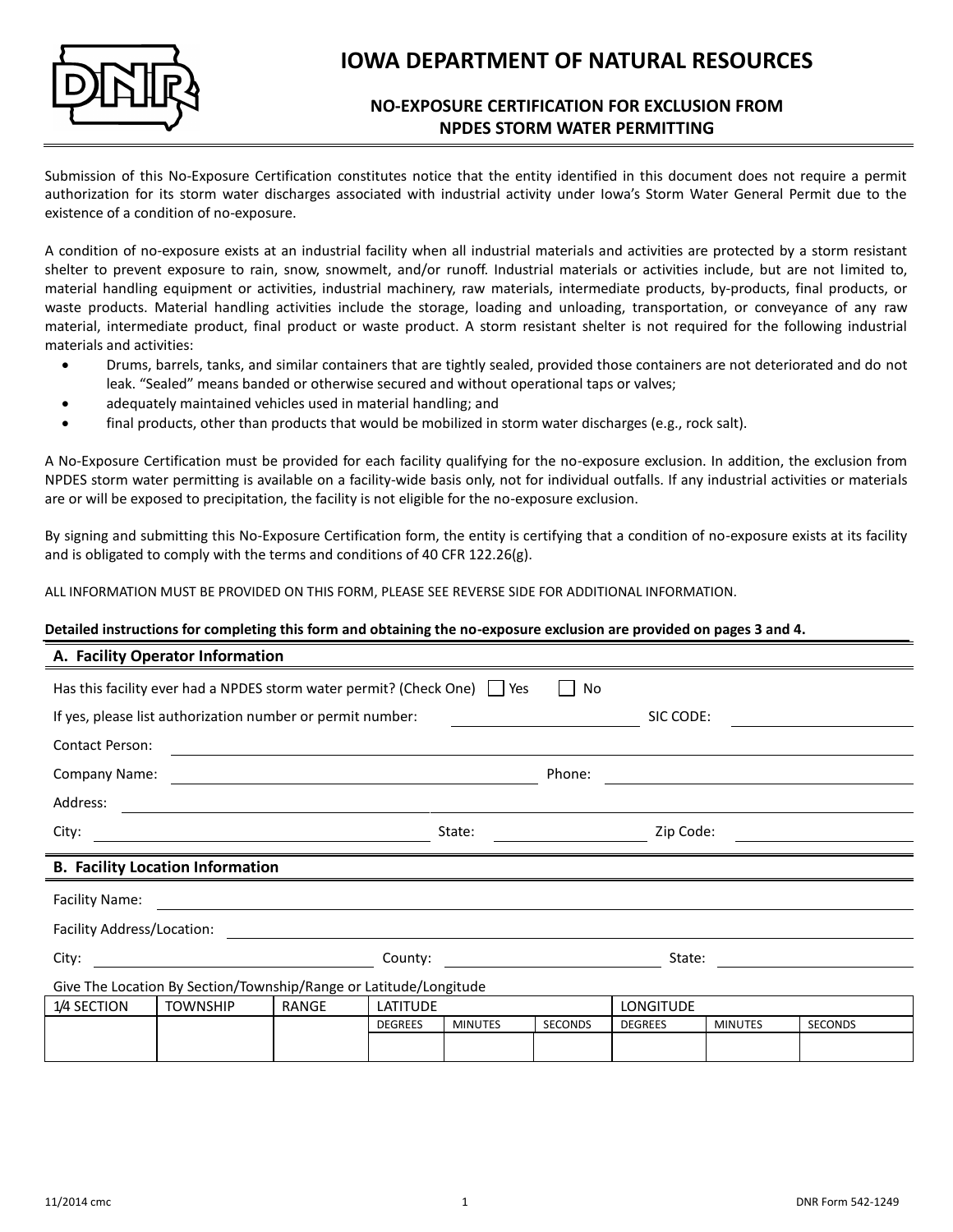# **C. Exposure Checklist**

Are any of the following materials or activities exposed to precipitation, now or in the foreseeable future? (Please circle either "Yes" or "No" to each question.) **If you answer "Yes" to any of these questions (1) through (11), you are not eligible for the no-exposure exclusion.**

|                                                                                                                                                                                                          | Yes | No |
|----------------------------------------------------------------------------------------------------------------------------------------------------------------------------------------------------------|-----|----|
| 1. Using, storing or cleaning industrial machinery or equipment, and areas where residuals from<br>using, storing or cleaning industrial machinery or equipment remain and are exposed to storm<br>water |     |    |
| 2. Materials or residuals on the ground or in storm water inlets from spills/leaks                                                                                                                       |     |    |
| 3. Materials or products from past industrial activity                                                                                                                                                   |     |    |
| 4. Material handling equipment (except adequately maintained vehicles)                                                                                                                                   |     |    |
| 5. Materials or products during loading/unloading or transporting activities                                                                                                                             |     |    |
| 6. Materials or products stored outdoors                                                                                                                                                                 |     |    |
| 7. Materials contained in open, deteriorated or leaking storage drums, barrels, tanks, and similar<br>containers                                                                                         |     |    |
| 8. Materials or products handled/stored on roads or railways owned or maintained by the<br>Discharger                                                                                                    |     |    |
| 9. Waste material (except waste in non-leaking containers that are covered by a storm resistant<br>shelter, if your dumpsters are not stored inside a shelter you must answer yes)                       |     |    |
| 10. Application or disposal of process wastewater (unless otherwise permitted)                                                                                                                           |     |    |
| 11. Particulate matter or visible deposits of residuals from roof stacks and/or vents not otherwise<br>regulated (i.e., under an air quality control permit) and evident in the storm water outflow      |     |    |

#### **D. Certification Statement**

I certify under penalty of law that I have read and understand the eligibility requirements for claiming a condition of "no-exposure" and obtaining an exclusion from NPDES storm water permitting.

I certify under penalty of law that there are no discharges of storm water contaminated by exposure to industrial activities or materials from the industrial facility or site identified in this document (except as allowed under 40 CFR 122.26(g)(2)).

I understand that I am obligated to submit a no-exposure certification form once every five years to the NPDES permitting authority and, if requested, to the operator of the local municipal separate storm sewer system (MS4) into which the facility discharges (where applicable). I understand that I must allow the NPDES permitting authority, or MS4 operator where the discharge is into the local MS4, to perform inspections to confirm the condition of no- exposure and to make such inspection reports publicly available upon request. I understand that I must obtain coverage under an NPDES permit prior to any point source discharge of storm water from the facility.

Additionally, I certify under penalty of law that this document and all attachments were prepared under my direction or supervision in accordance with a system designed to assure that qualified personnel properly gathered and evaluated the information submitted. Based on my inquiry of the person or persons who manage the system, or those persons directly responsible for gathering the information, the information submitted is to the best of my knowledge and belief true, accurate and complete. I am aware that there are significant penalties for submitting false information, including the possibility of fine and imprisonment for knowing violations.

| Print Name: | Print Title: |       |
|-------------|--------------|-------|
| Signature:  |              | Date: |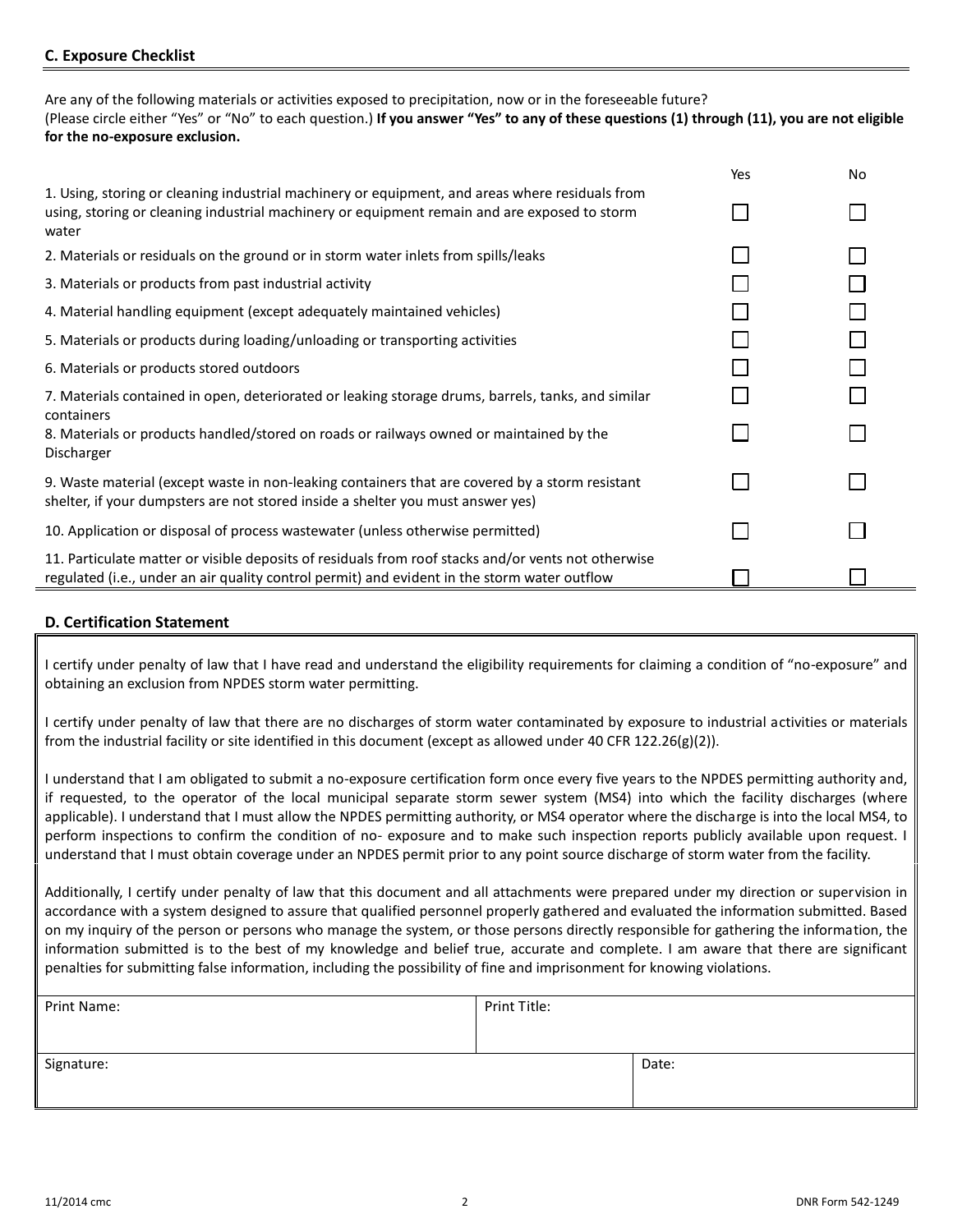

#### **Who May File a No-Exposure Certification**

In accordance with the Clean Water Act, all industrial facilities that discharge storm water meeting the definition of storm water associated with industrial activity must apply for coverage under a National Pollutant Discharge Elimination System (NPDES) permit. However, NPDES permit coverage is not required for discharges of storm water associated with industrial activities identified at 40 CFR 122.26(b)(14)(i)-(ix) and (xi) if the Discharger can certify that a condition of "noexposure" exists at the industrial facility.

Storm water discharges from construction activities identified in 40 CFR 122.26(b)(14)(x) and (b)(15) are not eligible for the noexposure exclusion.

#### **Definition of No-Exposure**

A condition of no-exposure exists at an industrial facility when all industrial materials and activities are protected by a storm resistant shelter to prevent exposure to rain, snow, snowmelt, and/or runoff. Industrial materials or activities include, but are not limited to, material handling equipment or activities, industrial machinery, raw materials, intermediate products, byproducts, final products, or waste products. Material handling activities include the storage, loading and unloading, transportation, or conveyance of any raw material, intermediate product, final product or waste product.

#### **Obtaining and Maintaining the No-Exposure Exclusion**

This form is used to certify that a condition of no-exposure exists at the industrial facility described herein. This certification is only applicable where Iowa is the NPDES permitting authority and must be re-submitted once every five years.

The industrial facility operator must maintain a condition of noexposure at its facility or site in order for the no-exposure exclusion to remain applicable. If conditions change resulting in the exposure of materials and activities to storm water, the facility operator must obtain coverage under an NPDES storm water permit immediately.

# **Completing the Form**

You must type or print legibly. One form must be completed for each facility or site for which you are seeking to certify a condition of no-exposure. Keep a photocopy of the completed certification form for your records.

#### **Section A. Facility Operator Information**

1. Indicate whether the facility was previously covered under an NPDES storm water permit. If so, include the permit number.

- 2. Enter the 4-digit SIC code, which identifies the facility's primary activity if applicable. SIC codes can be obtained from the Standard Industrial Classification Manual, 1987.
- 3. Provide the legal name of a contact person, firm, public organization, or any other entity that owns or operates the facility or site described in this certification. The name of the operator may or may not be the same as the name of he facility. The operator is the legal entity that controls the facility's operation.
- 4. Provide the telephone number of the contact person.
- 5. Provide the mailing address of the contact person (P.O. Box numbers may be used). Include the city, state, and zip code. All correspondence will be sent to this address.

## **Section B. Facility/Site Location Information**

- 1. Enter the official or legal name of the facility or site.
- 2. Enter the complete street address (if no street address exists, provide a geographic description [e.g., Intersection of Highway 9 and 55th Avenue]), city, county, state, and zip code. Do not use a P.O. Box number.
- 3. Give the location by ¼ Section location (i.e. NW), Section Number, Township, Range or enter the latitude and longitude of the approximate center of the facility or site in degrees/minutes/seconds. Latitude and longitude can be obtained from United States Geological Survey (USGS) quadrangle or topographic maps, by calling 1-(888) ASK-USGS, or by accessing EPA's web site at <http://www.epa.gov/owm/sw/industry/index.htm> ands electing Latitude and Longitude Finders under the Resources/Permit Section.

# **Section C. Exposure Checklist**

Circle either "Yes" or "No" as appropriate to describe the exposure conditions at your facility. If you answer "Yes" to **ANY**  of the questions (1) through (11) in this section, a potential for exposure exists at your site and you cannot certify to a condition of no-exposure. You must obtain (or already have) coverage under an NPDES storm water permit. After obtaining permit coverage, you can institute modifications to eliminate the potential for a discharge of storm water exposed to industrial activity, and then certify to a condition of noexposure.

#### **Section D. Certification Statement**

State statutes provide for severe penalties for submitting false information on this application form. State regulations require this application to be signed as follows: